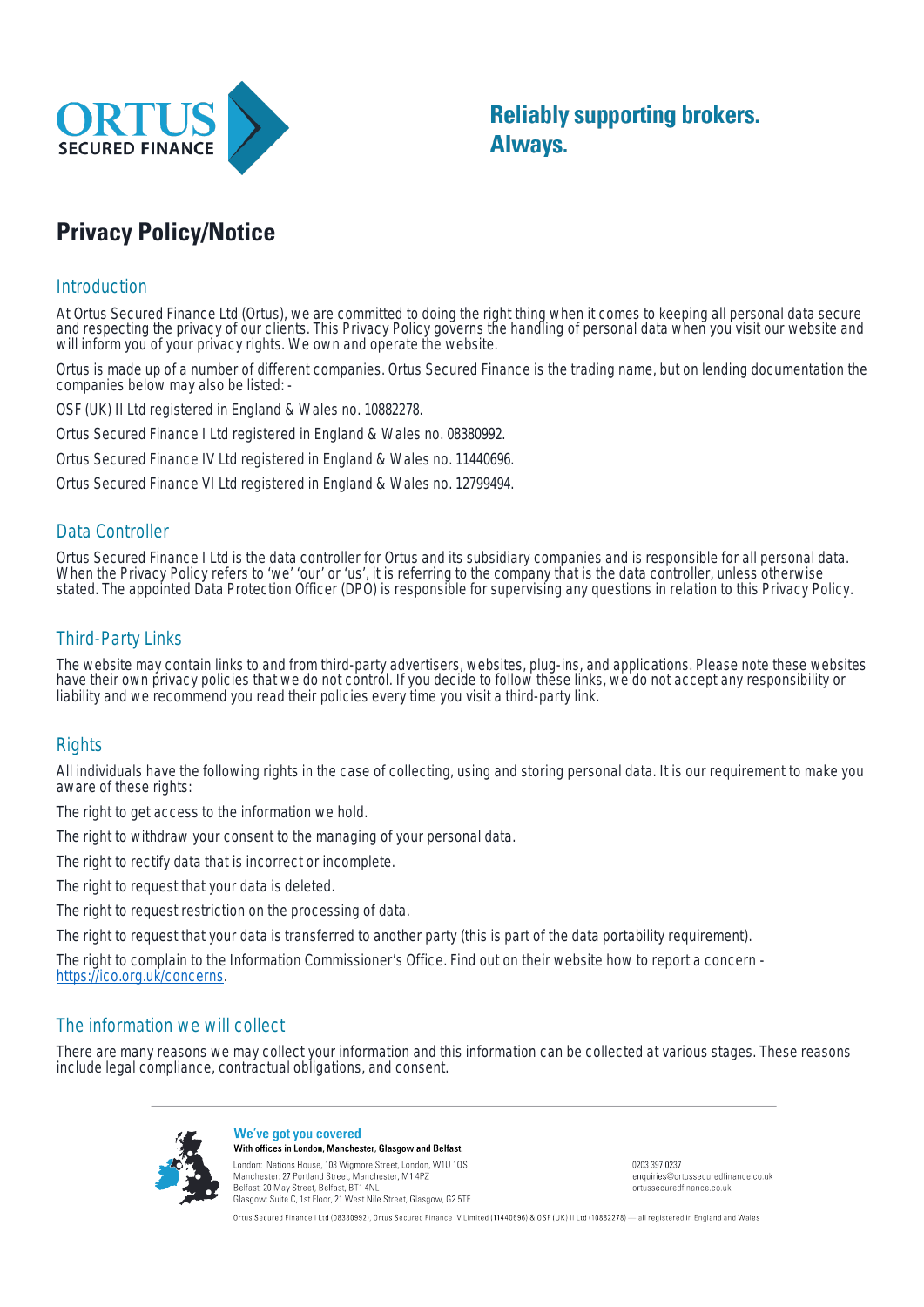

We may collect, use, or store the following kinds of personal data:

Basic information - name, title, date of birth, telephone numbers, address, email address and any other identity/contact data we require. Financial information – account transactional history, bank details.Application information – borrower information, identity, information about directors, partners, shareholders, guarantors. We may collect personal information about you and/or your business from other third-party data sources. We may also collect data about your computer, including your IP address and browser type for administrative purposes. This is for statistical and reporting purposes and will not identify and individual.

## Cookies

Our website uses cookies to help provide a good experience when you browse our site. We only use cookies for client convenience and not for targeted advertising purposes. Please note that you can refuse all or some browser cookies, but this may restrict your use of the website.

#### How we will use your personal data

We will only use the personal information provided to deliver the services you have requested, or for our lawful, disclosed purposes. Personal data will be used to perform contracts that we are about to enter into or have already entered into with you.

We may share your personal information with credit reference agencies, and they will provide us with further information about you to assess creditworthiness, identity, debt and criminal activity.

We will not make your personal details available to other third parties without your consent, unless obliged by law.

## Data Retention/How long we keep your data

The retention period for personal data will vary depending on the type of record and legal or regulatory requirements. We will only retain this data for as long as it is relevant to fulfil the intention we collect it for or for as long as required to by law.

On occasion, personal data may be retained for longer periods if it is in relation to a complaint or we believe we need to withhold destruction.

#### **Storage**

We will take all steps reasonably necessary to ensure that your data is treated securely and in accordance with this privacy policy.

We manage our records to help us to serve our customers well and to comply with legal and/or regulatory requirements. Records help us demonstrate that we are meeting our responsibilities and to keep as evidence of our business activities.

All information you provide to us is stored on our secure servers. Where we have given you (or where you have chosen) a password which enables you to access certain parts of our site, you are responsible for keeping this password confidential. We ask you not to share a password with anyone. Once we have received your data, we will use strict procedures to ensure security and prevent unauthorised access.

## Changes to the Policy

Where necessary, the Privacy Policy will be reviewed and may change from time to time. Any changes will be posted on the website.



We've got you covered With offices in London, Manchester, Glasgow and Belfast. London: Nations House, 103 Wigmore Street, London, W1U 10S

Manchester: 27 Portland Street, Manchester, M1 4PZ Belfast: 20 May Street, Belfast, BT1 4NL Glasgow: Suite C, 1st Floor, 21 West Nile Street, Glasgow, G2 5TF 0203 397 0237 enquiries@ortussecuredfinance.co.uk ortussecuredfinance co uk

Ortus Secured Finance I Ltd (08380992), Ortus Secured Finance IV Limited (11440696) & OSF (UK) II Ltd (10882278) - all registered in England and Wales